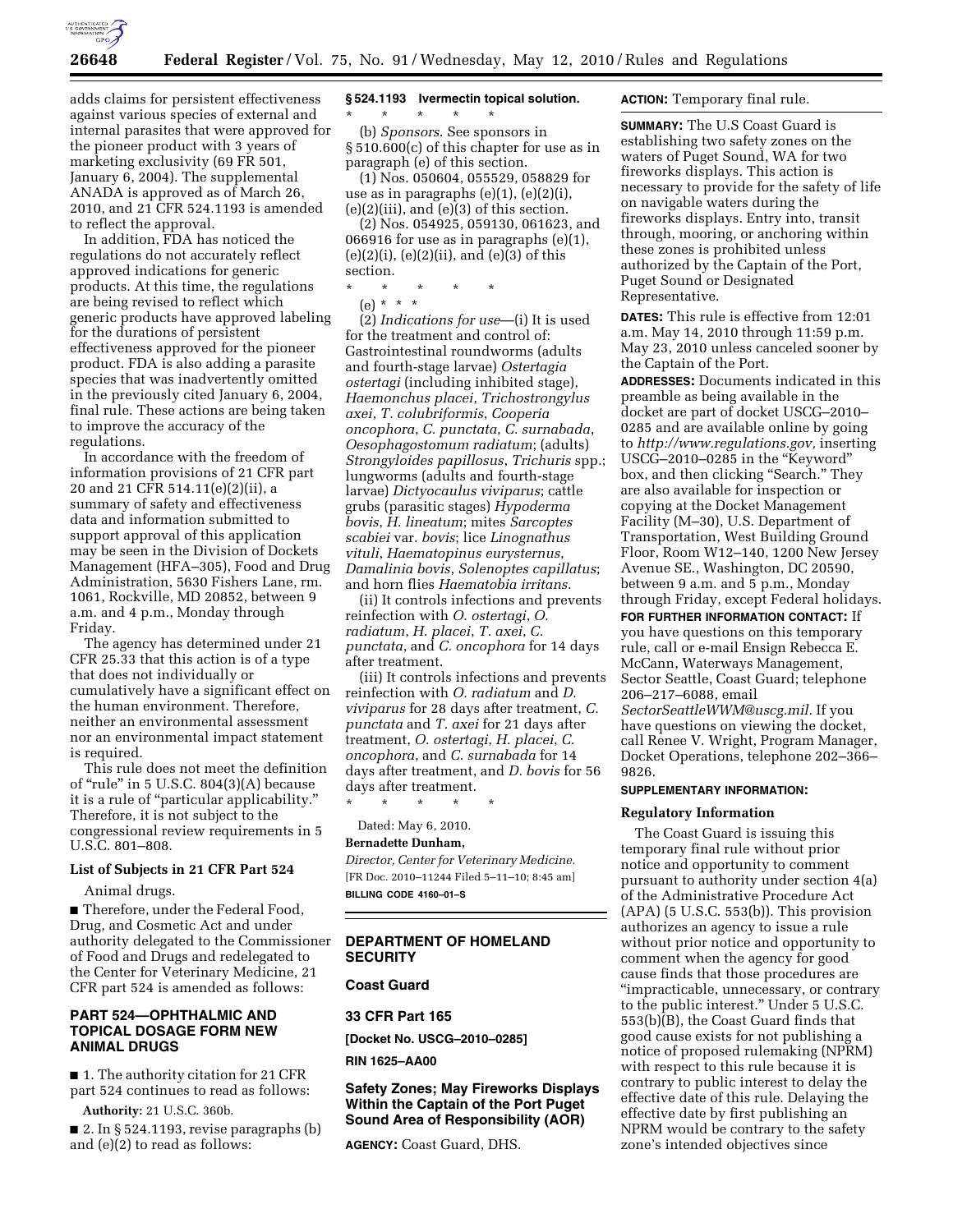immediate action is needed to protect persons and vessels against the hazards associated with fireworks displays on navigable waters. Such hazards include premature detonations, dangerous projectiles and falling or burning debris.

Under 5 U.S.C. 553(d)(3), the Coast Guard finds that good cause exists for making this rule effective less than 30 days after publication in the **Federal Register**. Due to the need for immediate action, the restriction of vessel traffic is necessary to protect life, property and the environment; therefore, a 30-day notice is impracticable. Delaying the effective date would be contrary to the safety zone's intended objectives of protecting persons and vessels involved in the event, and enhancing public and maritime safety.

#### **Basis and Purpose**

Fireworks displays are frequently held from locations on or near the navigable waters of the United States. The potential hazards associated with fireworks displays are a safety concern during such events. The purpose of this rule is to promote public and maritime safety during fireworks displays, and to protect mariners transiting the area from the potential hazards associated with the fireworks displays, such as the accidental discharge of fireworks, dangerous projectiles, and falling hot embers or other debris. This rule is needed to ensure safety on the waterway during the scheduled events.

This rule will restrict access to the specified waters surrounding the fireworks events indicated in the temporary final rule. The restriction of vessel traffic is necessary to protect life, property and the environment.

#### **Discussion of Rule**

The U.S. Coast Guard is establishing temporary safety zones to allow for safe fireworks displays. A safety zone for the Viking Fest will be enforced from 6:30 p.m. to 11:30 p.m. on May 14, 2010 at 47°43′55″ N, 122°39′08″ W (NAD 83) extending to a 1000 foot radius from the launch site. A safety zone for a Private Party fireworks display North of Meadow Point in Central Puget Sound will be enforced from 8:30 p.m. until 11 p.m. on May 22, 2010 at 47°43′42″ N,  $122^{\circ}24'26''$  W (NAD 83) extending to a 1500 foot radius from the launch site. These safety zones do not extend onto land.

These events may result in a number of vessels congregating near fireworks launching barges. These safety zones are needed to protect watercraft and their occupants from safety hazards associated with fireworks displays. The Captain of the Port, Puget Sound may be

assisted by other federal and local agencies in the enforcement of these safety zones. Vessels will be allowed to transit the waters of the Puget Sound outside the safety zones. Notification of the temporary safety zones will be provided to the public via marine information broadcasts.

Entry into these zones by all vessel operators or persons will be prohibited unless authorized by the Captain of the Port or Designated Representative. The Captain of the Port may be assisted by other federal, state, or local agencies as needed.

# **Regulatory Analyses**

We developed this rule after considering numerous statutes and executive orders related to rulemaking. Below we summarize our analyses based on 13 of these statutes or executive orders.

# **Regulatory Planning and Review**

This rule is not a significant regulatory action under section 3(f) of Executive Order 12866, Regulatory Planning and Review, and does not require an assessment of potential costs and benefits under section 6(a)(3) of that Order. The Office of Management and Budget has not reviewed it under that Order. Although this rule will restrict access to the areas, the effect of this rule will not be significant because: (1) The safety zones will be in effect for a limited duration of time, (ii) the safety zones are limited in size, and (iii) vessels may be granted permission to transit the area by the Captain of the Port or a designated representative.

#### **Small Entities**

Under the Regulatory Flexibility Act (5 U.S.C. 601–612), we have considered whether this rule would have a significant economic impact on a substantial number of small entities. The term "small entities" comprises small businesses, not-for-profit organizations that are independently owned and operated and are not dominant in their fields, and governmental jurisdictions with populations of less than 50,000.

The Coast Guard certifies under 5 U.S.C. 605(b) that this rule will not have a significant economic impact on a substantial number of small entities.

This temporary rule will affect the following entities, some of which may be small entities: The owners or operators of vessels intending to transit the specified waters of Puget Sound while this rule is enforced. These safety zones will not have significant economic impact on a substantial number of small entities for the

following reasons. This temporary rule will be in effect for short periods of time, when vessel traffic volume is low and is comprised of mostly small pleasure craft. If safe to do so, traffic will be allowed to pass through these safety zones with the permission of the Captain of the Port or Designated Representative.

#### **Assistance for Small Entities**

Under section 213(a) of the Small Business Regulatory Enforcement Fairness Act of 1996 (Pub. L. 104–121), we offer to assist small entities in understanding the rule so that they can better evaluate its effects on them and participate in the rulemaking process.

Small businesses may send comments on the actions of Federal employees who enforce, or otherwise determine compliance with, Federal regulations to the Small Business and Agriculture Regulatory Enforcement Ombudsman and the Regional Small Business Regulatory Fairness Boards. The Ombudsman evaluates these actions annually and rates each agency's responsiveness to small business. If you wish to comment on actions by employees of the Coast Guard, call 1– 888–REG–FAIR (1–888–734–3247). The Coast Guard will not retaliate against small entities that question or complain about this rule or any policy or action of the Coast Guard.

#### **Collection of Information**

This rule calls for no new collection of information under the Paperwork Reduction Act of 1995 (44 U.S.C. 3501– 3520).

### **Federalism**

A rule has implications for federalism under Executive Order 13132, Federalism, if it has a substantial direct effect on State or local governments and would either preempt State law or impose a substantial direct cost of compliance on them. We have analyzed this rule under that Order and have determined that it does not have implications for federalism.

### **Unfunded Mandates Reform Act**

The Unfunded Mandates Reform Act of 1995 (2 U.S.C. 1531–1538) requires Federal agencies to assess the effects of their discretionary regulatory actions. In particular, the Act addresses actions that may result in the expenditure by a State, local, or tribal government, in the aggregate, or by the private sector of \$100,000,000 (adjusted for inflation) or more in any one year. Though this rule will not result in such an expenditure, we do discuss the effects of this rule elsewhere in this preamble.